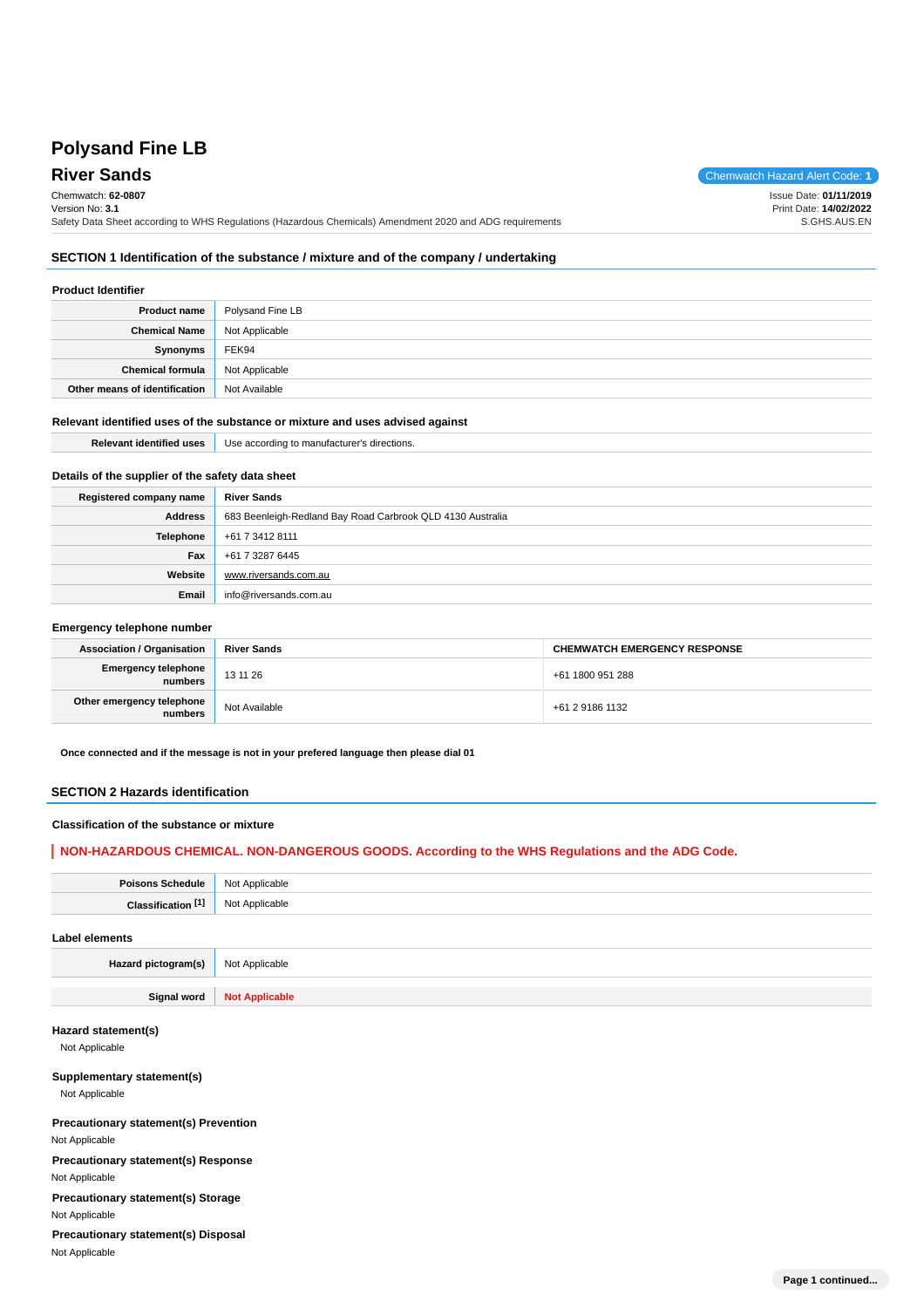### **Polysand Fine LB**

### **SECTION 3 Composition / information on ingredients**

### **Substances**

See section below for composition of Mixtures

#### **Mixtures**

| <b>CAS No</b> | %[weight]                                           | Name                                                                                                                                    |
|---------------|-----------------------------------------------------|-----------------------------------------------------------------------------------------------------------------------------------------|
| 14808-60-7    | 20-80                                               | silica crystalline - quartz                                                                                                             |
| Not Available | 10-50                                               | synthetic polymers                                                                                                                      |
| Not Available | $0 - 30$                                            | pigments                                                                                                                                |
| 57-55-6       | $1 - 10$                                            | propylene glycol                                                                                                                        |
| 7732-18-5     | $10 - 40$                                           | water                                                                                                                                   |
| Not Available | $<$ 1                                               | Ingredients determined not to be hazardous                                                                                              |
| Legend:       | Classification drawn from C&L * EU IOELVs available | 1. Classified by Chemwatch; 2. Classification drawn from HCIS; 3. Classification drawn from Regulation (EU) No 1272/2008 - Annex VI; 4. |

### **SECTION 4 First aid measures**

#### **Description of first aid measures**

| <b>Eye Contact</b>  | If this product comes in contact with the eyes:<br>▶ Wash out immediately with fresh running water.<br>Ensure complete irrigation of the eye by keeping eyelids apart and away from eye and moving the eyelids by occasionally lifting the upper<br>and lower lids.<br>Seek medical attention without delay; if pain persists or recurs seek medical attention.<br>Removal of contact lenses after an eye injury should only be undertaken by skilled personnel.                               |
|---------------------|------------------------------------------------------------------------------------------------------------------------------------------------------------------------------------------------------------------------------------------------------------------------------------------------------------------------------------------------------------------------------------------------------------------------------------------------------------------------------------------------|
| <b>Skin Contact</b> | If skin contact occurs:<br>Immediately remove all contaminated clothing, including footwear.<br>Flush skin and hair with running water (and soap if available).<br>Seek medical attention in event of irritation.                                                                                                                                                                                                                                                                              |
| Inhalation          | If fumes or combustion products are inhaled remove from contaminated area.<br>Lay patient down. Keep warm and rested.<br>▶ Prostheses such as false teeth, which may block airway, should be removed, where possible, prior to initiating first aid procedures.<br>Apply artificial respiration if not breathing, preferably with a demand valve resuscitator, bag-valve mask device, or pocket mask as trained.<br>Perform CPR if necessary.<br>Transport to hospital, or doctor.             |
| Ingestion           | If swallowed do <b>NOT</b> induce vomiting.<br>If vomiting occurs, lean patient forward or place on left side (head-down position, if possible) to maintain open airway and prevent aspiration.<br>• Observe the patient carefully.<br>▶ Never give liquid to a person showing signs of being sleepy or with reduced awareness; i.e. becoming unconscious.<br>Give water to rinse out mouth, then provide liquid slowly and as much as casualty can comfortably drink.<br>Seek medical advice. |

#### **Indication of any immediate medical attention and special treatment needed**

#### Treat symptomatically.

- To treat poisoning by the higher aliphatic alcohols (up to C7):
- Gastric lavage with copious amounts of water.
- It may be beneficial to instill 60 ml of mineral oil into the stomach.
- Oxygen and artificial respiration as needed.
- Electrolyte balance: it may be useful to start 500 ml. M/6 sodium bicarbonate intravenously but maintain a cautious and conservative attitude toward electrolyte replacement unless shock or severe acidosis threatens.
- $\blacktriangleright$  To protect the liver, maintain carbohydrate intake by intravenous infusions of glucose.
- Haemodialysis if coma is deep and persistent. [GOSSELIN, SMITH HODGE: Clinical Toxicology of Commercial Products, Ed 5)

#### ----------------------------------------------------------------- BASIC TREATMENT

- ----------------------------------------------------------------- Establish a patent airway with suction where necessary.
- ¥ Watch for signs of respiratory insufficiency and assist ventilation as necessary.
- Administer oxygen by non-rebreather mask at 10 to 15 l/min.
- **Monitor and treat, where necessary, for shock.**

-----------------------------------------------------------------

- **Monitor and treat, where necessary, for pulmonary oedema.**
- Anticipate and treat, where necessary, for seizures. ¥
- **DO NOT** use emetics. Where ingestion is suspected rinse mouth and give up to 200 ml water (5 ml/kg recommended) for dilution where patient is able to swallow, has a strong gag reflex and does not drool.
- Give activated charcoal.

### ADVANCED TREATMENT

- ----------------------------------------------------------------- Consider orotracheal or nasotracheal intubation for airway control in unconscious patient or where respiratory arrest has occurred.
- **Positive-pressure ventilation using a bag-valve mask might be of use.**
- **Monitor and treat, where necessary, for arrhythmias.**
- Start an IV D5W TKO. If signs of hypovolaemia are present use lactated Ringers solution. Fluid overload might create complications.
- If the patient is hypoglycaemic (decreased or loss of consciousness, tachycardia, pallor, dilated pupils, diaphoresis and/or dextrose strip or glucometer readings below 50 mg),
- give 50% dextrose.

-----------------------------------------------------------------

- Hypotension with signs of hypovolaemia requires the cautious administration of fluids. Fluid overload might create complications.
- **Drug therapy should be considered for pulmonary oedema.**
- Treat seizures with diazepam.
- Proparacaine hydrochloride should be used to assist eye irrigation.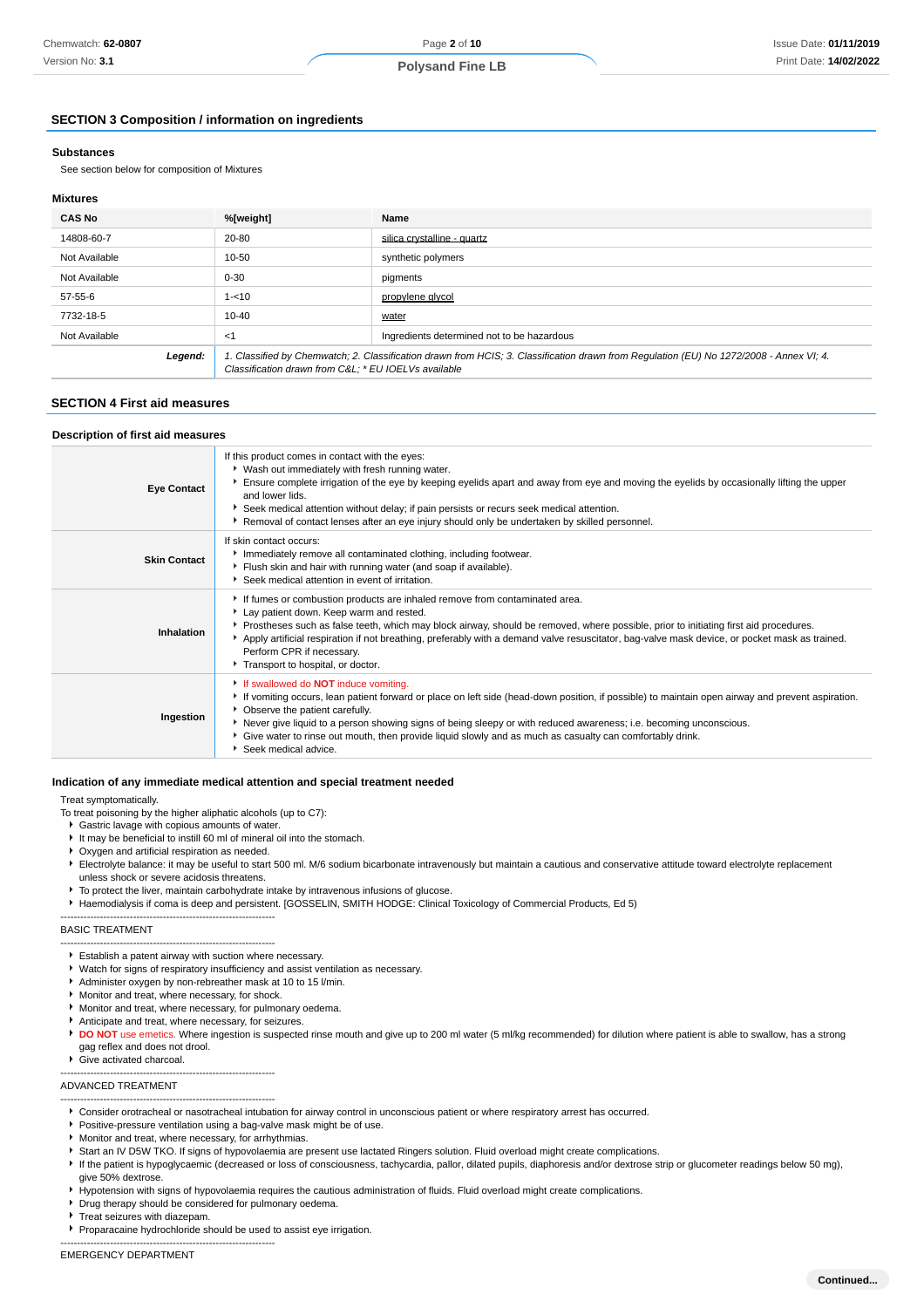- **Polysand Fine LB**
- Laboratory analysis of complete blood count, serum electrolytes, BUN, creatinine, glucose, urinalysis, baseline for serum aminotransferases (ALT and AST), calcium, phosphorus and magnesium, may assist in establishing a treatment regime. Other useful analyses include anion and osmolar gaps, arterial blood gases (ABGs), chest radiographs and electrocardiograph.
- Positive end-expiratory pressure (PEEP)-assisted ventilation may be required for acute parenchymal injury or adult respiratory distress syndrome.
- Acidosis may respond to hyperventilation and bicarbonate therapy.
- Haemodialysis might be considered in patients with severe intoxication.

Consult a toxicologist as necessary. BRONSTEIN, A.C. and CURRANCE, P.L. EMERGENCY CARE FOR HAZARDOUS MATERIALS EXPOSURE: 2nd Ed. 1994

For C8 alcohols and above.

Symptomatic and supportive therapy is advised in managing patients.

### **SECTION 5 Firefighting measures**

-----------------------------------------------------------------

### **Extinguishing media**

- Alcohol stable foam.
- Dry chemical powder.
- **BCF** (where regulations permit).
- Carbon dioxide.
- Water spray or fog Large fires only.

### **Special hazards arising from the substrate or mixture**

**Fire Incompatibility** None known.

#### **Advice for firefighters**

| <b>Fire Fighting</b>         | Alert Fire Brigade and tell them location and nature of hazard.<br>• Wear breathing apparatus plus protective gloves in the event of a fire.<br>Prevent, by any means available, spillage from entering drains or water courses.<br>Use fire fighting procedures suitable for surrounding area.<br>DO NOT approach containers suspected to be hot.<br>Cool fire exposed containers with water spray from a protected location.<br>If safe to do so, remove containers from path of fire.<br>Equipment should be thoroughly decontaminated after use. |
|------------------------------|------------------------------------------------------------------------------------------------------------------------------------------------------------------------------------------------------------------------------------------------------------------------------------------------------------------------------------------------------------------------------------------------------------------------------------------------------------------------------------------------------------------------------------------------------|
| <b>Fire/Explosion Hazard</b> | Non combustible.<br>Not considered a significant fire risk, however containers may burn.<br>May emit poisonous fumes.<br>May emit corrosive fumes.                                                                                                                                                                                                                                                                                                                                                                                                   |
| <b>HAZCHEM</b>               | Not Applicable                                                                                                                                                                                                                                                                                                                                                                                                                                                                                                                                       |

### **SECTION 6 Accidental release measures**

#### **Personal precautions, protective equipment and emergency procedures**

See section 8

### **Environmental precautions**

See section 12

#### **Methods and material for containment and cleaning up**

| <b>Minor Spills</b> | Clean up all spills immediately.<br>Avoid breathing vapours and contact with skin and eyes.<br>• Control personal contact with the substance, by using protective equipment.<br>Contain and absorb spill with sand, earth, inert material or vermiculite.<br>▶ Wipe up.<br>▶ Place in a suitable, labelled container for waste disposal.                                                                                                                                                                                                                                                                                                                                                                                                                                                                                                   |
|---------------------|--------------------------------------------------------------------------------------------------------------------------------------------------------------------------------------------------------------------------------------------------------------------------------------------------------------------------------------------------------------------------------------------------------------------------------------------------------------------------------------------------------------------------------------------------------------------------------------------------------------------------------------------------------------------------------------------------------------------------------------------------------------------------------------------------------------------------------------------|
| <b>Major Spills</b> | Moderate hazard.<br>• Clear area of personnel and move upwind.<br>Alert Fire Brigade and tell them location and nature of hazard.<br>▶ Wear breathing apparatus plus protective gloves.<br>▶ Prevent, by any means available, spillage from entering drains or water course.<br>Stop leak if safe to do so.<br>Contain spill with sand, earth or vermiculite.<br>• Collect recoverable product into labelled containers for recycling.<br>Neutralise/decontaminate residue (see Section 13 for specific agent).<br>Collect solid residues and seal in labelled drums for disposal.<br>• Wash area and prevent runoff into drains.<br>After clean up operations, decontaminate and launder all protective clothing and equipment before storing and re-using.<br>If contamination of drains or waterways occurs, advise emergency services. |

Personal Protective Equipment advice is contained in Section 8 of the SDS.

### **SECTION 7 Handling and storage**

| Precautions for safe handling |                                                                                                                                                                                                                                                                             |
|-------------------------------|-----------------------------------------------------------------------------------------------------------------------------------------------------------------------------------------------------------------------------------------------------------------------------|
| Safe handling                 | <b>DO NOT</b> allow clothing wet with material to stay in contact with skin<br>Avoid all personal contact, including inhalation.<br>Wear protective clothing when risk of exposure occurs.<br>Use in a well-ventilated area.<br>Prevent concentration in hollows and sumps. |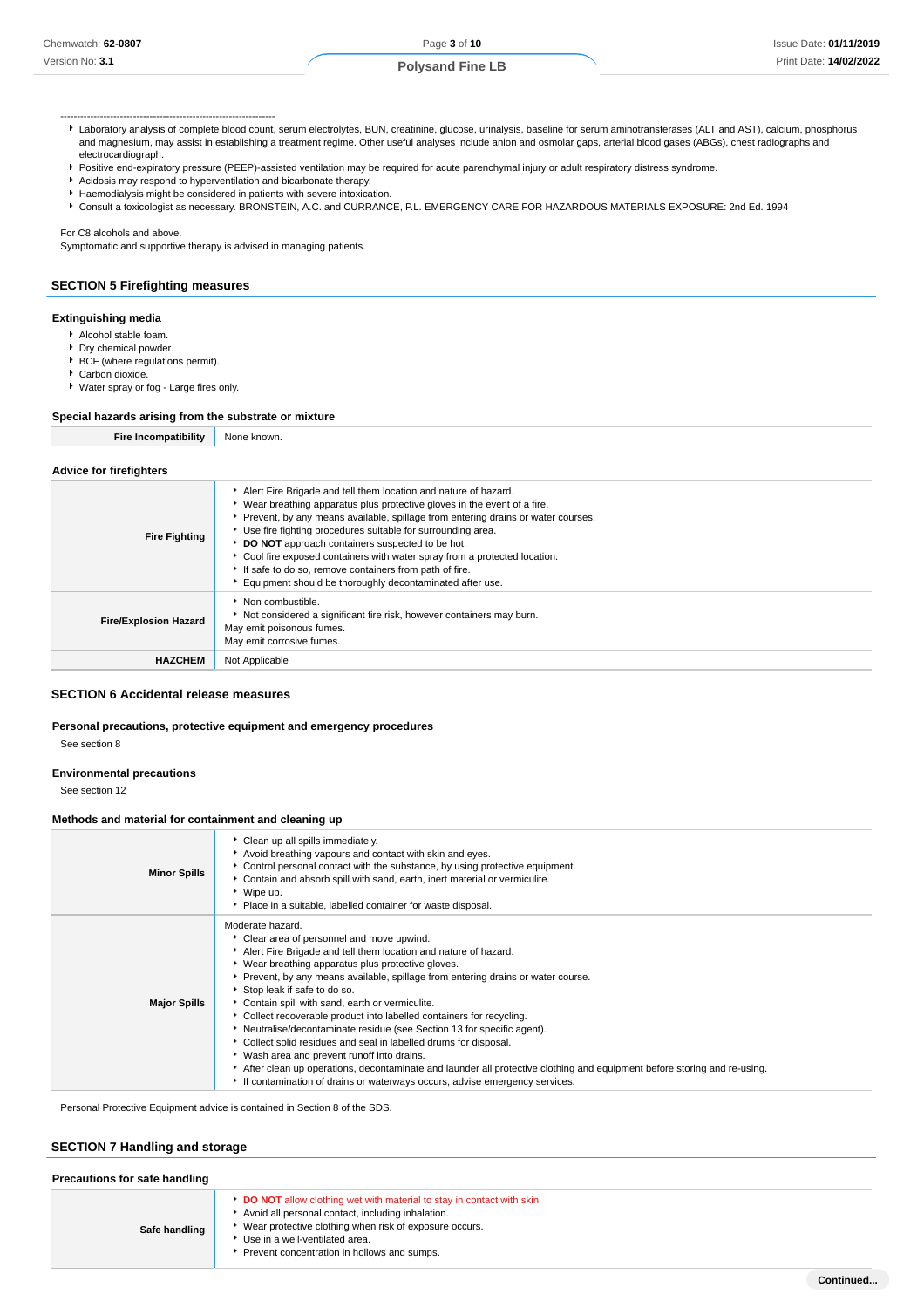|                   | DO NOT enter confined spaces until atmosphere has been checked.<br>DO NOT allow material to contact humans, exposed food or food utensils.<br>Avoid contact with incompatible materials.<br>V When handling, DO NOT eat, drink or smoke.<br>Keep containers securely sealed when not in use.<br>Avoid physical damage to containers.<br>Always wash hands with soap and water after handling.<br>▶ Work clothes should be laundered separately. Launder contaminated clothing before re-use.<br>Use good occupational work practice.<br>Observe manufacturer's storage and handling recommendations contained within this SDS. |
|-------------------|--------------------------------------------------------------------------------------------------------------------------------------------------------------------------------------------------------------------------------------------------------------------------------------------------------------------------------------------------------------------------------------------------------------------------------------------------------------------------------------------------------------------------------------------------------------------------------------------------------------------------------|
| Other information | Atmosphere should be regularly checked against established exposure standards to ensure safe working conditions are maintained.<br>Store in original containers.<br>Keep containers securely sealed.<br>Store in a cool, dry, well-ventilated area.<br>Store away from incompatible materials and foodstuff containers.<br>Protect containers against physical damage and check regularly for leaks.<br>Observe manufacturer's storage and handling recommendations contained within this SDS.                                                                                                                                 |

### **Conditions for safe storage, including any incompatibilities**

| Suitable container      | • Polyethylene or polypropylene container.<br>Packing as recommended by manufacturer.<br>• Check all containers are clearly labelled and free from leaks.                                                                                                                                                                                                                                                                                                                                                                                                                                                                                                                                                                                                                                                                                                                                                                                                                                                                                                                                                                           |
|-------------------------|-------------------------------------------------------------------------------------------------------------------------------------------------------------------------------------------------------------------------------------------------------------------------------------------------------------------------------------------------------------------------------------------------------------------------------------------------------------------------------------------------------------------------------------------------------------------------------------------------------------------------------------------------------------------------------------------------------------------------------------------------------------------------------------------------------------------------------------------------------------------------------------------------------------------------------------------------------------------------------------------------------------------------------------------------------------------------------------------------------------------------------------|
| Storage incompatibility | • Glycols and their ethers undergo violent decomposition in contact with 70% perchloric acid. This seems likely to involve formation of the<br>glycol perchlorate esters (after scission of ethers) which are explosive, those of ethylene glycol and 3-chloro-1,2-propanediol being more<br>powerful than glyceryl nitrate, and the former so sensitive that it explodes on addition of water.<br>Alcohols<br>are incompatible with strong acids, acid chlorides, acid anhydrides, oxidising and reducing agents.<br>Freacts, possibly violently, with alkaline metals and alkaline earth metals to produce hydrogen<br>▶ react with strong acids, strong caustics, aliphatic amines, isocyanates, acetaldehyde, benzoyl peroxide, chromic acid, chromium oxide,<br>dialkylzincs, dichlorine oxide, ethylene oxide, hypochlorous acid, isopropyl chlorocarbonate, lithium tetrahydroaluminate, nitrogen dioxide,<br>pentafluoroquanidine, phosphorus halides, phosphorus pentasulfide, tangerine oil, triethylaluminium, triisobutylaluminium<br>If should not be heated above 49 deg. C. when in contact with aluminium equipment |

### **SECTION 8 Exposure controls / personal protection**

### **Control parameters**

### **Occupational Exposure Limits (OEL)**

### **INGREDIENT DATA**

| Source                       | Ingredient                     | <b>Material name</b>                               | <b>TWA</b>             | <b>STEL</b>      | Peak             | <b>Notes</b>     |
|------------------------------|--------------------------------|----------------------------------------------------|------------------------|------------------|------------------|------------------|
| Australia Exposure Standards | silica crystalline -<br>quartz | Silica - Crystalline: Quartz (respirable<br>dust)  | $0.05$ mg/m $3$        | Not<br>Available | Not<br>Available | Not<br>Available |
| Australia Exposure Standards | propylene glycol               | Propane-1,2-diol total: (vapour &<br>particulates) | 150 ppm / 474<br>mq/m3 | Not<br>Available | Not<br>Available | Not<br>Available |
| Australia Exposure Standards | propylene glycol               | Propane-1,2-diol: particulates only                | $10 \text{ ma/m}$ 3    | Not<br>Available | Not<br>Available | Not<br>Available |

**Emergency Limits**

| Ingredient                  | TEEL-1               | TEEL-2            |                     | TEEL-3      |
|-----------------------------|----------------------|-------------------|---------------------|-------------|
| silica crystalline - quartz | $0.075$ mg/m $3$     | $33 \text{ mg/m}$ |                     | 200 mg/m3   |
| propylene glycol            | $30 \text{ mg/m}$    | 1,300 mg/m3       |                     | 7,900 mg/m3 |
|                             |                      |                   |                     |             |
| Ingredient                  | <b>Original IDLH</b> |                   | <b>Revised IDLH</b> |             |
| silica crystalline - quartz | 25 mg/m3 / 50 mg/m3  |                   | Not Available       |             |
| propylene glycol            | Not Available        |                   | Not Available       |             |
| water                       | Not Available        |                   | Not Available       |             |

### **Exposure controls**

| Appropriate engineering<br>controls | Engineering controls are used to remove a hazard or place a barrier between the worker and the hazard. Well-designed engineering controls can<br>be highly effective in protecting workers and will typically be independent of worker interactions to provide this high level of protection.<br>The basic types of engineering controls are:<br>Process controls which involve changing the way a job activity or process is done to reduce the risk.<br>Enclosure and/or isolation of emission source which keeps a selected hazard "physically" away from the worker and ventilation that strategically<br>"adds" and "removes" air in the work environment. Ventilation can remove or dilute an air contaminant if designed properly. The design of a<br>ventilation system must match the particular process and chemical or contaminant in use.<br>Employers may need to use multiple types of controls to prevent employee overexposure.<br>Local exhaust ventilation usually required. If risk of overexposure exists, wear approved respirator. Correct fit is essential to obtain adequate<br>protection. Supplied-air type respirator may be required in special circumstances. Correct fit is essential to ensure adequate protection.<br>An approved self contained breathing apparatus (SCBA) may be required in some situations.<br>Provide adequate ventilation in warehouse or closed storage area. Air contaminants generated in the workplace possess varying "escape"<br>velocities which, in turn, determine the "capture velocities" of fresh circulating air required to effectively remove the contaminant. |                                     |
|-------------------------------------|-------------------------------------------------------------------------------------------------------------------------------------------------------------------------------------------------------------------------------------------------------------------------------------------------------------------------------------------------------------------------------------------------------------------------------------------------------------------------------------------------------------------------------------------------------------------------------------------------------------------------------------------------------------------------------------------------------------------------------------------------------------------------------------------------------------------------------------------------------------------------------------------------------------------------------------------------------------------------------------------------------------------------------------------------------------------------------------------------------------------------------------------------------------------------------------------------------------------------------------------------------------------------------------------------------------------------------------------------------------------------------------------------------------------------------------------------------------------------------------------------------------------------------------------------------------------------------------------------------------------------------------|-------------------------------------|
|                                     | Type of Contaminant:                                                                                                                                                                                                                                                                                                                                                                                                                                                                                                                                                                                                                                                                                                                                                                                                                                                                                                                                                                                                                                                                                                                                                                                                                                                                                                                                                                                                                                                                                                                                                                                                                | Air Speed:                          |
|                                     | solvent, vapours, degreasing etc., evaporating from tank (in still air).                                                                                                                                                                                                                                                                                                                                                                                                                                                                                                                                                                                                                                                                                                                                                                                                                                                                                                                                                                                                                                                                                                                                                                                                                                                                                                                                                                                                                                                                                                                                                            | $0.25 - 0.5$ m/s<br>(50-100 f/min.) |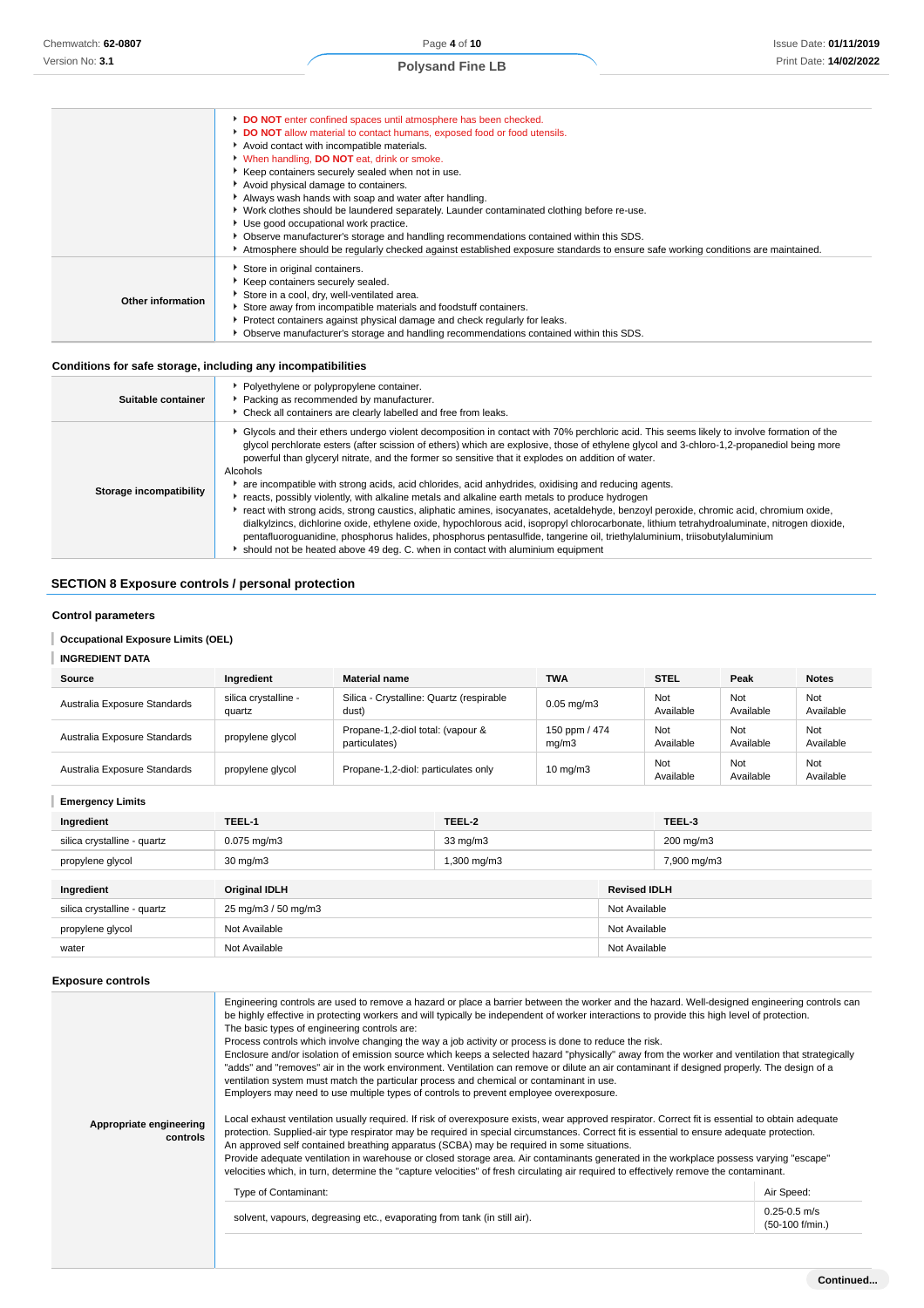|                              | aerosols, fumes from pouring operations, intermittent container filling, low speed conveyer transfers, welding, spray<br>drift, plating acid fumes, pickling (released at low velocity into zone of active generation)                                                                                                                                                                                                                                                                                                                                                                                                                                                                                                                                                                                                                                                                                                                                                                                                                                                                                                                                                                                                                                                                                                                                                                                                                                                                                                                                                                                                                                                                                                                                                                                                                                                                                                                                                                                                                                                                                                                                                                                                                                                                                                                                                                                                                                                                                                                                                                                                                                                                                                                                                                                                                                                                                                                                                                                                                                                                                                                                                                                                                                                                                                                                                                                                                                                                                                                                                                                                                                                                                                                                                                                |                                                                                                                                       | 0.5-1 m/s (100-200<br>f/min.) |  |  |
|------------------------------|-------------------------------------------------------------------------------------------------------------------------------------------------------------------------------------------------------------------------------------------------------------------------------------------------------------------------------------------------------------------------------------------------------------------------------------------------------------------------------------------------------------------------------------------------------------------------------------------------------------------------------------------------------------------------------------------------------------------------------------------------------------------------------------------------------------------------------------------------------------------------------------------------------------------------------------------------------------------------------------------------------------------------------------------------------------------------------------------------------------------------------------------------------------------------------------------------------------------------------------------------------------------------------------------------------------------------------------------------------------------------------------------------------------------------------------------------------------------------------------------------------------------------------------------------------------------------------------------------------------------------------------------------------------------------------------------------------------------------------------------------------------------------------------------------------------------------------------------------------------------------------------------------------------------------------------------------------------------------------------------------------------------------------------------------------------------------------------------------------------------------------------------------------------------------------------------------------------------------------------------------------------------------------------------------------------------------------------------------------------------------------------------------------------------------------------------------------------------------------------------------------------------------------------------------------------------------------------------------------------------------------------------------------------------------------------------------------------------------------------------------------------------------------------------------------------------------------------------------------------------------------------------------------------------------------------------------------------------------------------------------------------------------------------------------------------------------------------------------------------------------------------------------------------------------------------------------------------------------------------------------------------------------------------------------------------------------------------------------------------------------------------------------------------------------------------------------------------------------------------------------------------------------------------------------------------------------------------------------------------------------------------------------------------------------------------------------------------------------------------------------------------------------------------------------------|---------------------------------------------------------------------------------------------------------------------------------------|-------------------------------|--|--|
|                              | direct spray, spray painting in shallow booths, drum filling, conveyer loading, crusher dusts, gas discharge (active<br>generation into zone of rapid air motion)                                                                                                                                                                                                                                                                                                                                                                                                                                                                                                                                                                                                                                                                                                                                                                                                                                                                                                                                                                                                                                                                                                                                                                                                                                                                                                                                                                                                                                                                                                                                                                                                                                                                                                                                                                                                                                                                                                                                                                                                                                                                                                                                                                                                                                                                                                                                                                                                                                                                                                                                                                                                                                                                                                                                                                                                                                                                                                                                                                                                                                                                                                                                                                                                                                                                                                                                                                                                                                                                                                                                                                                                                                     | 1-2.5 m/s (200-500<br>f/min.)                                                                                                         |                               |  |  |
|                              | grinding, abrasive blasting, tumbling, high speed wheel generated dusts (released at high initial velocity into zone of<br>very high rapid air motion).                                                                                                                                                                                                                                                                                                                                                                                                                                                                                                                                                                                                                                                                                                                                                                                                                                                                                                                                                                                                                                                                                                                                                                                                                                                                                                                                                                                                                                                                                                                                                                                                                                                                                                                                                                                                                                                                                                                                                                                                                                                                                                                                                                                                                                                                                                                                                                                                                                                                                                                                                                                                                                                                                                                                                                                                                                                                                                                                                                                                                                                                                                                                                                                                                                                                                                                                                                                                                                                                                                                                                                                                                                               | $2.5 - 10$ m/s<br>(500-2000 f/min.)                                                                                                   |                               |  |  |
|                              | Within each range the appropriate value depends on:                                                                                                                                                                                                                                                                                                                                                                                                                                                                                                                                                                                                                                                                                                                                                                                                                                                                                                                                                                                                                                                                                                                                                                                                                                                                                                                                                                                                                                                                                                                                                                                                                                                                                                                                                                                                                                                                                                                                                                                                                                                                                                                                                                                                                                                                                                                                                                                                                                                                                                                                                                                                                                                                                                                                                                                                                                                                                                                                                                                                                                                                                                                                                                                                                                                                                                                                                                                                                                                                                                                                                                                                                                                                                                                                                   |                                                                                                                                       |                               |  |  |
|                              | Lower end of the range                                                                                                                                                                                                                                                                                                                                                                                                                                                                                                                                                                                                                                                                                                                                                                                                                                                                                                                                                                                                                                                                                                                                                                                                                                                                                                                                                                                                                                                                                                                                                                                                                                                                                                                                                                                                                                                                                                                                                                                                                                                                                                                                                                                                                                                                                                                                                                                                                                                                                                                                                                                                                                                                                                                                                                                                                                                                                                                                                                                                                                                                                                                                                                                                                                                                                                                                                                                                                                                                                                                                                                                                                                                                                                                                                                                | Upper end of the range                                                                                                                |                               |  |  |
|                              | 1: Room air currents minimal or favourable to capture                                                                                                                                                                                                                                                                                                                                                                                                                                                                                                                                                                                                                                                                                                                                                                                                                                                                                                                                                                                                                                                                                                                                                                                                                                                                                                                                                                                                                                                                                                                                                                                                                                                                                                                                                                                                                                                                                                                                                                                                                                                                                                                                                                                                                                                                                                                                                                                                                                                                                                                                                                                                                                                                                                                                                                                                                                                                                                                                                                                                                                                                                                                                                                                                                                                                                                                                                                                                                                                                                                                                                                                                                                                                                                                                                 | 1: Disturbing room air currents                                                                                                       |                               |  |  |
|                              | 2: Contaminants of low toxicity or of nuisance value only.<br>2: Contaminants of high toxicity                                                                                                                                                                                                                                                                                                                                                                                                                                                                                                                                                                                                                                                                                                                                                                                                                                                                                                                                                                                                                                                                                                                                                                                                                                                                                                                                                                                                                                                                                                                                                                                                                                                                                                                                                                                                                                                                                                                                                                                                                                                                                                                                                                                                                                                                                                                                                                                                                                                                                                                                                                                                                                                                                                                                                                                                                                                                                                                                                                                                                                                                                                                                                                                                                                                                                                                                                                                                                                                                                                                                                                                                                                                                                                        |                                                                                                                                       |                               |  |  |
|                              | 3: Intermittent, low production.                                                                                                                                                                                                                                                                                                                                                                                                                                                                                                                                                                                                                                                                                                                                                                                                                                                                                                                                                                                                                                                                                                                                                                                                                                                                                                                                                                                                                                                                                                                                                                                                                                                                                                                                                                                                                                                                                                                                                                                                                                                                                                                                                                                                                                                                                                                                                                                                                                                                                                                                                                                                                                                                                                                                                                                                                                                                                                                                                                                                                                                                                                                                                                                                                                                                                                                                                                                                                                                                                                                                                                                                                                                                                                                                                                      | 3: High production, heavy use                                                                                                         |                               |  |  |
|                              | 4: Large hood or large air mass in motion                                                                                                                                                                                                                                                                                                                                                                                                                                                                                                                                                                                                                                                                                                                                                                                                                                                                                                                                                                                                                                                                                                                                                                                                                                                                                                                                                                                                                                                                                                                                                                                                                                                                                                                                                                                                                                                                                                                                                                                                                                                                                                                                                                                                                                                                                                                                                                                                                                                                                                                                                                                                                                                                                                                                                                                                                                                                                                                                                                                                                                                                                                                                                                                                                                                                                                                                                                                                                                                                                                                                                                                                                                                                                                                                                             | 4: Small hood-local control only                                                                                                      |                               |  |  |
|                              | Simple theory shows that air velocity falls rapidly with distance away from the opening of a simple extraction pipe. Velocity generally decreases<br>with the square of distance from the extraction point (in simple cases). Therefore the air speed at the extraction point should be adjusted,<br>accordingly, after reference to distance from the contaminating source. The air velocity at the extraction fan, for example, should be a minimum of<br>1-2 m/s (200-400 f/min) for extraction of solvents generated in a tank 2 meters distant from the extraction point. Other mechanical considerations,<br>producing performance deficits within the extraction apparatus, make it essential that theoretical air velocities are multiplied by factors of 10 or<br>more when extraction systems are installed or used.                                                                                                                                                                                                                                                                                                                                                                                                                                                                                                                                                                                                                                                                                                                                                                                                                                                                                                                                                                                                                                                                                                                                                                                                                                                                                                                                                                                                                                                                                                                                                                                                                                                                                                                                                                                                                                                                                                                                                                                                                                                                                                                                                                                                                                                                                                                                                                                                                                                                                                                                                                                                                                                                                                                                                                                                                                                                                                                                                                        |                                                                                                                                       |                               |  |  |
| <b>Personal protection</b>   |                                                                                                                                                                                                                                                                                                                                                                                                                                                                                                                                                                                                                                                                                                                                                                                                                                                                                                                                                                                                                                                                                                                                                                                                                                                                                                                                                                                                                                                                                                                                                                                                                                                                                                                                                                                                                                                                                                                                                                                                                                                                                                                                                                                                                                                                                                                                                                                                                                                                                                                                                                                                                                                                                                                                                                                                                                                                                                                                                                                                                                                                                                                                                                                                                                                                                                                                                                                                                                                                                                                                                                                                                                                                                                                                                                                                       |                                                                                                                                       |                               |  |  |
| Eye and face protection      | Safety glasses with side shields.<br>Chemical goggles.<br>Contact lenses may pose a special hazard; soft contact lenses may absorb and concentrate irritants. A written policy document, describing<br>the wearing of lenses or restrictions on use, should be created for each workplace or task. This should include a review of lens absorption<br>and adsorption for the class of chemicals in use and an account of injury experience. Medical and first-aid personnel should be trained in<br>their removal and suitable equipment should be readily available. In the event of chemical exposure, begin eye irrigation immediately and<br>remove contact lens as soon as practicable. Lens should be removed at the first signs of eye redness or irritation - lens should be removed in<br>a clean environment only after workers have washed hands thoroughly. [CDC NIOSH Current Intelligence Bulletin 59], [AS/NZS 1336 or<br>national equivalent]                                                                                                                                                                                                                                                                                                                                                                                                                                                                                                                                                                                                                                                                                                                                                                                                                                                                                                                                                                                                                                                                                                                                                                                                                                                                                                                                                                                                                                                                                                                                                                                                                                                                                                                                                                                                                                                                                                                                                                                                                                                                                                                                                                                                                                                                                                                                                                                                                                                                                                                                                                                                                                                                                                                                                                                                                                         |                                                                                                                                       |                               |  |  |
| <b>Skin protection</b>       | See Hand protection below                                                                                                                                                                                                                                                                                                                                                                                                                                                                                                                                                                                                                                                                                                                                                                                                                                                                                                                                                                                                                                                                                                                                                                                                                                                                                                                                                                                                                                                                                                                                                                                                                                                                                                                                                                                                                                                                                                                                                                                                                                                                                                                                                                                                                                                                                                                                                                                                                                                                                                                                                                                                                                                                                                                                                                                                                                                                                                                                                                                                                                                                                                                                                                                                                                                                                                                                                                                                                                                                                                                                                                                                                                                                                                                                                                             |                                                                                                                                       |                               |  |  |
| <b>Hands/feet protection</b> | ▶ Wear chemical protective gloves, e.g. PVC.<br>▶ Wear safety footwear or safety gumboots, e.g. Rubber<br>NOTE:<br>equipment, to avoid all possible skin contact.<br>Contaminated leather items, such as shoes, belts and watch-bands should be removed and destroyed.<br>The selection of suitable gloves does not only depend on the material, but also on further marks of quality which vary from manufacturer to<br>manufacturer. Where the chemical is a preparation of several substances, the resistance of the glove material can not be calculated in advance<br>and has therefore to be checked prior to the application.<br>The exact break through time for substances has to be obtained from the manufacturer of the protective gloves and has to be observed when<br>making a final choice.<br>Personal hygiene is a key element of effective hand care. Gloves must only be worn on clean hands. After using gloves, hands should be<br>washed and dried thoroughly. Application of a non-perfumed moisturiser is recommended.<br>Suitability and durability of glove type is dependent on usage. Important factors in the selection of gloves include:<br>- frequency and duration of contact,<br>· chemical resistance of glove material,<br>· glove thickness and<br>· dexterity<br>Select gloves tested to a relevant standard (e.g. Europe EN 374, US F739, AS/NZS 2161.1 or national equivalent).<br>When prolonged or frequently repeated contact may occur, a glove with a protection class of 5 or higher (breakthrough time greater than 240<br>minutes according to EN 374, AS/NZS 2161.10.1 or national equivalent) is recommended.<br>When only brief contact is expected, a glove with a protection class of 3 or higher (breakthrough time greater than 60 minutes according to EN<br>374, AS/NZS 2161.10.1 or national equivalent) is recommended.<br>. Some glove polymer types are less affected by movement and this should be taken into account when considering gloves for long-term use.<br>Contaminated gloves should be replaced.<br>As defined in ASTM F-739-96 in any application, gloves are rated as:<br>- Excellent when breakthrough time > 480 min<br>Good when breakthrough time > 20 min<br>· Fair when breakthrough time < 20 min<br>. Poor when glove material degrades<br>For general applications, gloves with a thickness typically greater than 0.35 mm, are recommended.<br>It should be emphasised that glove thickness is not necessarily a good predictor of glove resistance to a specific chemical, as the permeation<br>efficiency of the glove will be dependent on the exact composition of the glove material. Therefore, glove selection should also be based on<br>consideration of the task requirements and knowledge of breakthrough times.<br>Glove thickness may also vary depending on the glove manufacturer, the glove type and the glove model. Therefore, the manufacturers technical<br>data should always be taken into account to ensure selection of the most appropriate glove for the task.<br>Note: Depending on the activity being conducted, gloves of varying thickness may be required for specific tasks. For example:<br>Thinner gloves (down to 0.1 mm or less) may be required where a high degree of manual dexterity is needed. However, these gloves are only<br>likely to give short duration protection and would normally be just for single use applications, then disposed of.<br>Thicker gloves (up to 3 mm or more) may be required where there is a mechanical (as well as a chemical) risk i.e. where there is abrasion or<br>puncture potential<br>Gloves must only be worn on clean hands. After using gloves, hands should be washed and dried thoroughly. Application of a non-perfumed | The material may produce skin sensitisation in predisposed individuals. Care must be taken, when removing gloves and other protective |                               |  |  |
|                              | moisturiser is recommended.                                                                                                                                                                                                                                                                                                                                                                                                                                                                                                                                                                                                                                                                                                                                                                                                                                                                                                                                                                                                                                                                                                                                                                                                                                                                                                                                                                                                                                                                                                                                                                                                                                                                                                                                                                                                                                                                                                                                                                                                                                                                                                                                                                                                                                                                                                                                                                                                                                                                                                                                                                                                                                                                                                                                                                                                                                                                                                                                                                                                                                                                                                                                                                                                                                                                                                                                                                                                                                                                                                                                                                                                                                                                                                                                                                           |                                                                                                                                       |                               |  |  |
| <b>Body protection</b>       | See Other protection below                                                                                                                                                                                                                                                                                                                                                                                                                                                                                                                                                                                                                                                                                                                                                                                                                                                                                                                                                                                                                                                                                                                                                                                                                                                                                                                                                                                                                                                                                                                                                                                                                                                                                                                                                                                                                                                                                                                                                                                                                                                                                                                                                                                                                                                                                                                                                                                                                                                                                                                                                                                                                                                                                                                                                                                                                                                                                                                                                                                                                                                                                                                                                                                                                                                                                                                                                                                                                                                                                                                                                                                                                                                                                                                                                                            |                                                                                                                                       |                               |  |  |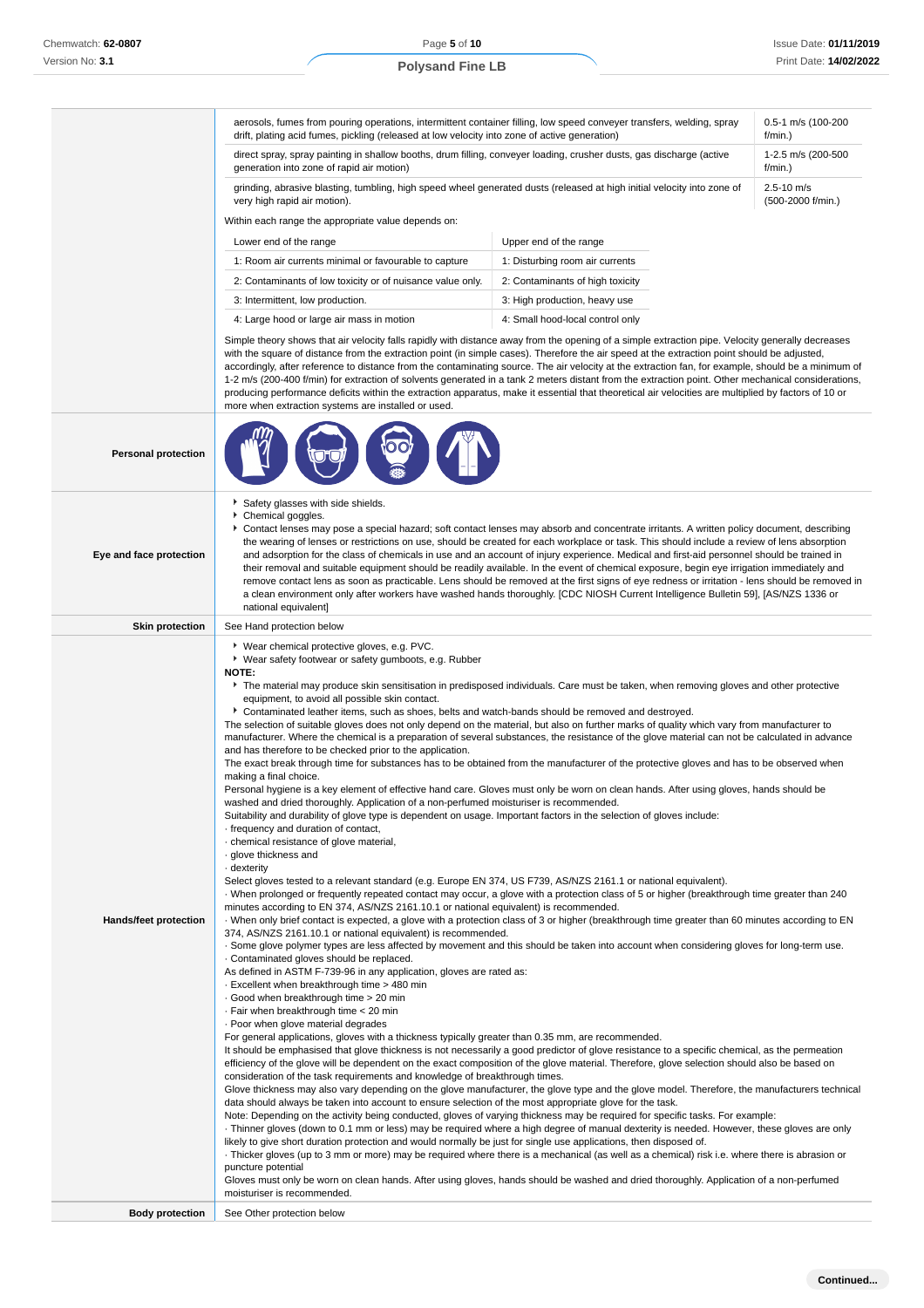| • Overalls.           |
|-----------------------|
| P.V.C apron.          |
| <b>Barrier cream.</b> |
| Skin cleansing cream. |
| Eye wash unit.        |

### **Recommended material(s)**

**GLOVE SELECTION INDEX**

Glove selection is based on a modified presentation of the:

**"Forsberg Clothing Performance Index".**

**Other protection** 

The effect(s) of the following substance(s) are taken into account in the **computergenerated** selection:

Polysand Fine LB

| <b>Material</b> | <b>CPI</b> |
|-----------------|------------|
| <b>BUTYL</b>    | C          |
| NATURAL RUBBER  | C          |
| <b>NEOPRENE</b> | C          |
| PE/EVAL/PE      | C          |
| <b>PVA</b>      | C          |
| <b>VITON</b>    | C          |

\* CPI - Chemwatch Performance Index

A: Best Selection

B: Satisfactory; may degrade after 4 hours continuous immersion

C: Poor to Dangerous Choice for other than short term immersion

**NOTE**: As a series of factors will influence the actual performance of the glove, a final selection must be based on detailed observation. -

\* Where the glove is to be used on a short term, casual or infrequent basis, factors such as "feel" or convenience (e.g. disposability), may dictate a choice of gloves which might otherwise be unsuitable following long-term or frequent use. A qualified practitioner should be consulted.

### **SECTION 9 Physical and chemical properties**

### **Information on basic physical and chemical properties**

### **Respiratory protection**

Type A-P Filter of sufficient capacity. (AS/NZS 1716 & 1715, EN 143:2000 & 149:2001, ANSI Z88 or national equivalent)

Where the concentration of gas/particulates in the breathing zone, approaches or exceeds the "Exposure Standard" (or ES), respiratory protection is required. Degree of protection varies with both face-piece and Class of filter; the nature of protection varies with Type of filter.

| <b>Required Minimum</b><br><b>Protection Factor</b> | <b>Half-Face</b><br>Respirator | <b>Full-Face</b><br>Respirator    | <b>Powered Air</b><br>Respirator       |
|-----------------------------------------------------|--------------------------------|-----------------------------------|----------------------------------------|
| up to $10 \times ES$                                | A-AUS P2                       |                                   | A-PAPR-AUS /<br>Class 1 P <sub>2</sub> |
| up to $50 \times ES$                                | -                              | A-AUS / Class 1<br>P <sub>2</sub> |                                        |
| up to $100 \times ES$                               | ۰                              | $A-2$ P <sub>2</sub>              | A-PAPR-2 $P2 \wedge$                   |

^ - Full-face

A(All classes) = Organic vapours, B AUS or B1 = Acid gasses, B2 = Acid gas or hydrogen cyanide(HCN), B3 = Acid gas or hydrogen cyanide(HCN), E = Sulfur  $\frac{d}{dx}$  dioxide(SO2), G = Agricultural chemicals, K = Ammonia(NH3), Hg = Mercury, NO = Oxides of nitrogen,  $MB =$  Methyl bromide,  $AX =$  Low boiling point organic compounds(below 65 degC)

| Appearance                                      | Viscous coloured liquid; miscible with water. |                                            |                |
|-------------------------------------------------|-----------------------------------------------|--------------------------------------------|----------------|
|                                                 |                                               |                                            |                |
| <b>Physical state</b>                           | Liquid                                        | Relative density (Water = $1$ )            | $1 - 1.9$      |
| Odour                                           | Not Available                                 | Partition coefficient n-octanol<br>/ water | Not Available  |
| <b>Odour threshold</b>                          | Not Available                                 | Auto-ignition temperature (°C)             | Not Available  |
| pH (as supplied)                                | $8 - 10$                                      | <b>Decomposition temperature</b>           | Not Available  |
| Melting point / freezing point<br>(°C)          | Not Available                                 | Viscosity (cSt)                            | Not Available  |
| Initial boiling point and boiling<br>range (°C) | 100                                           | Molecular weight (g/mol)                   | Not Applicable |
| Flash point (°C)                                | Not Applicable                                | <b>Taste</b>                               | Not Available  |
| <b>Evaporation rate</b>                         | Not Available                                 | <b>Explosive properties</b>                | Not Available  |
| Flammability                                    | Not Applicable                                | <b>Oxidising properties</b>                | Not Available  |
| Upper Explosive Limit (%)                       | Not Applicable                                | Surface Tension (dyn/cm or<br>$mN/m$ )     | Not Available  |
| Lower Explosive Limit (%)                       | Not Applicable                                | <b>Volatile Component (%vol)</b>           | Not Available  |
| Vapour pressure (kPa)                           | Not Available                                 | Gas group                                  | Not Available  |
| Solubility in water                             | Miscible                                      | pH as a solution (Not<br>Available%)       | Not Available  |
| Vapour density (Air = 1)                        | >1                                            | VOC g/L                                    | Not Available  |

### **SECTION 10 Stability and reactivity**

| Reactivity                                 | See section 7                                                                                                                      |
|--------------------------------------------|------------------------------------------------------------------------------------------------------------------------------------|
| <b>Chemical stability</b>                  | Unstable in the presence of incompatible materials.<br>▶ Product is considered stable.<br>Hazardous polymerisation will not occur. |
| Possibility of hazardous<br>reactions      | See section 7                                                                                                                      |
| <b>Conditions to avoid</b>                 | See section 7                                                                                                                      |
| Incompatible materials                     | See section 7                                                                                                                      |
| <b>Hazardous decomposition</b><br>products | See section 5                                                                                                                      |

**Continued...**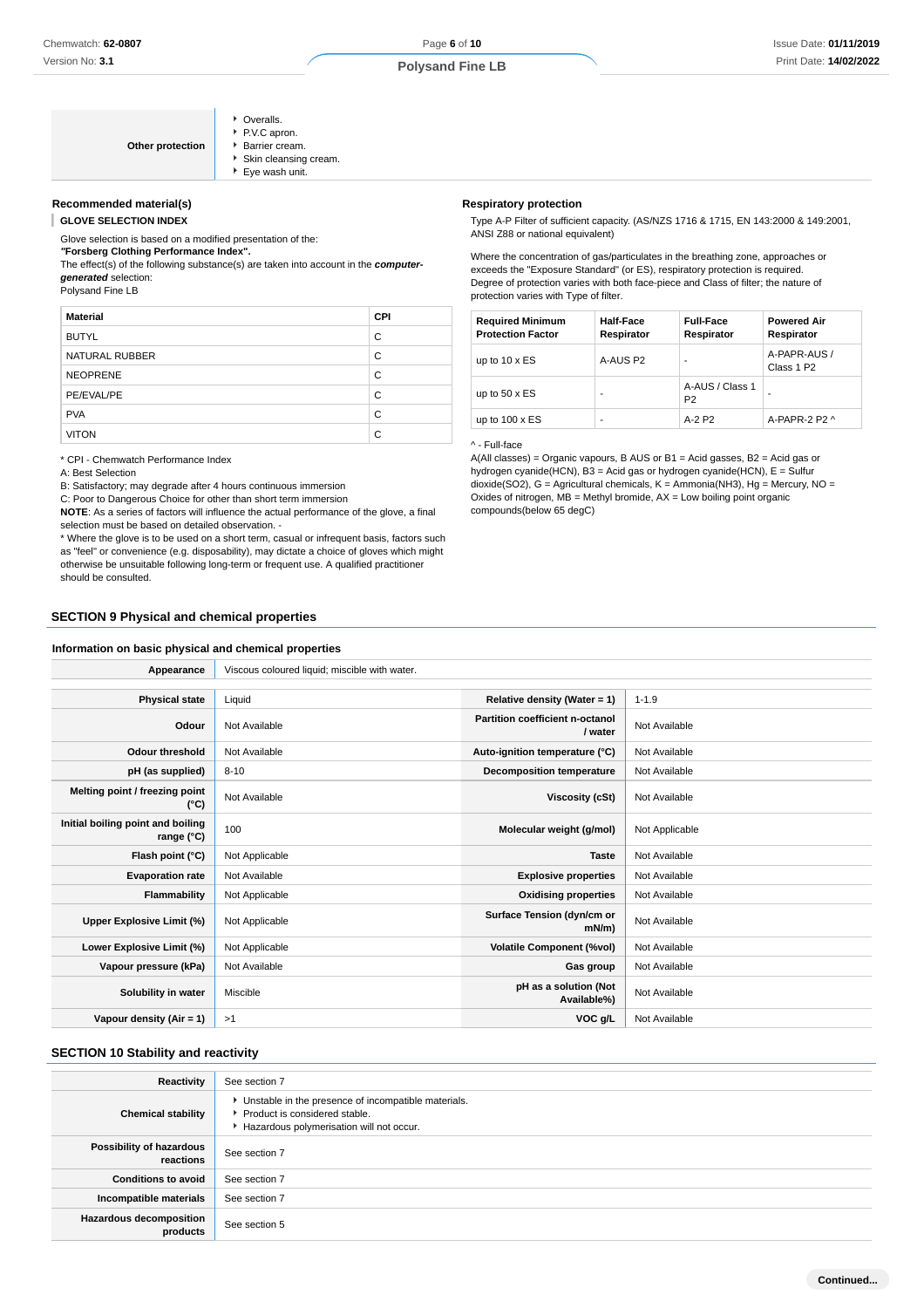# **SECTION 11 Toxicological information**

| Information on toxicological effects<br>Inhaled |                                                                                                                                                                            | Inhalation of vapours or aerosols (mists, fumes), generated by the material during the course of normal handling, may be damaging to the health                                                                                                                                           |
|-------------------------------------------------|----------------------------------------------------------------------------------------------------------------------------------------------------------------------------|-------------------------------------------------------------------------------------------------------------------------------------------------------------------------------------------------------------------------------------------------------------------------------------------|
|                                                 | of the individual.                                                                                                                                                         |                                                                                                                                                                                                                                                                                           |
| Ingestion                                       | Accidental ingestion of the material may be damaging to the health of the individual.                                                                                      |                                                                                                                                                                                                                                                                                           |
| <b>Skin Contact</b>                             | Open cuts, abraded or irritated skin should not be exposed to this material<br>prior to the use of the material and ensure that any external damage is suitably protected. | There is some evidence to suggest that this material can cause inflammation of the skin on contact in some persons.<br>Entry into the blood-stream, through, for example, cuts, abrasions or lesions, may produce systemic injury with harmful effects. Examine the skin                  |
| Eye                                             | There is some evidence to suggest that this material can cause eye irritation and damage in some persons.                                                                  |                                                                                                                                                                                                                                                                                           |
| <b>Chronic</b>                                  | general population.                                                                                                                                                        | Substance accumulation, in the human body, may occur and may cause some concern following repeated or long-term occupational exposure.<br>There is limited evidence that, skin contact with this product is more likely to cause a sensitisation reaction in some persons compared to the |
|                                                 | <b>TOXICITY</b>                                                                                                                                                            | <b>IRRITATION</b>                                                                                                                                                                                                                                                                         |
| <b>Polysand Fine LB</b>                         | Not Available                                                                                                                                                              | Not Available                                                                                                                                                                                                                                                                             |
|                                                 | <b>TOXICITY</b>                                                                                                                                                            | <b>IRRITATION</b>                                                                                                                                                                                                                                                                         |
| silica crystalline - quartz                     | Oral (Rat) LD50; 500 mg/kg <sup>[2]</sup>                                                                                                                                  | Not Available                                                                                                                                                                                                                                                                             |
|                                                 | <b>TOXICITY</b>                                                                                                                                                            | <b>IRRITATION</b>                                                                                                                                                                                                                                                                         |
|                                                 | Dermal (rabbit) LD50: 11890 mg/kg <sup>[2]</sup>                                                                                                                           | Eye (rabbit): 100 mg - mild                                                                                                                                                                                                                                                               |
|                                                 | Inhalation(Rat) LC50; >44.9 mg/L4 $h[2]$                                                                                                                                   | Eye (rabbit): 500 mg/24h - mild                                                                                                                                                                                                                                                           |
| propylene glycol                                | Oral (Rat) LD50; 20000 mg/kg <sup>[2]</sup>                                                                                                                                | Eye: no adverse effect observed (not irritating)[1]                                                                                                                                                                                                                                       |
|                                                 |                                                                                                                                                                            | Skin(human):104 mg/3d Intermit Mod                                                                                                                                                                                                                                                        |
|                                                 |                                                                                                                                                                            | Skin(human):500 mg/7days mild                                                                                                                                                                                                                                                             |
|                                                 |                                                                                                                                                                            | Skin: no adverse effect observed (not irritating)[1]                                                                                                                                                                                                                                      |
|                                                 | <b>TOXICITY</b>                                                                                                                                                            | <b>IRRITATION</b>                                                                                                                                                                                                                                                                         |
| water                                           | Oral (Rat) LD50; >90000 mg/kg <sup>[2]</sup>                                                                                                                               | Not Available                                                                                                                                                                                                                                                                             |
| Legend:                                         | specified data extracted from RTECS - Register of Toxic Effect of chemical Substances                                                                                      | 1. Value obtained from Europe ECHA Registered Substances - Acute toxicity 2.* Value obtained from manufacturer's SDS. Unless otherwise                                                                                                                                                    |

| WARNING: For inhalation exposure ONLY: This substance has been classified by the IARC as Group 1: CARCINOGENIC TO HUMANS<br>The International Agency for Research on Cancer (IARC) has classified occupational exposures to respirable (<5 um) crystalline silica as being<br>carcinogenic to humans. This classification is based on what IARC considered sufficient evidence from epidemiological studies of humans for<br><b>SILICA CRYSTALLINE -</b><br>disease.<br><b>QUARTZ</b><br>Intermittent exposure produces; focal fibrosis, (pneumoconiosis), cough, dyspnoea, liver tumours.<br>* Millions of particles per cubic foot (based on impinger samples counted by light field techniques).<br>NOTE: the physical nature of quartz in the product determines whether it is likely to present a chronic health problem. To be a hazard the<br>material must enter the breathing zone as respirable particles.<br>impossible with consuming foods or supplements which contain 1g/kg of PG at most. Poisonings are usually due to injection through a vein or<br>accidental swallowing of large amounts by children. The potential for long-term oral toxicity is also low.<br>Prolonged contact with propylene glycol is essentially non-irritating to the skin. Undiluted propylene glycol is minimally irritating to the eye, and<br>can produce a slight, temporary inflammation of the conjunctiva. Exposure to mists may cause irritation of both the eye and the upper airway.<br>Inhalation of propylene glycol vapours may be irritating to some individuals. It is therefore recommended that propylene glycol not be used in<br>applications where inhalation exposure or human eye contact with the spray mists of these materials is likely, such as fogs for theatrical<br>productions or antifreeze solutions for emergency eye wash stations.<br>Propylene glycol show s no evidence of causing cancer or genetic toxicity.<br>develop allergic contact dermatitis. Other investigators believe that the incidence of allergic contact dermatitis in people exposed to propylene<br>glycol may be greater than 2% in patients with eczema.<br><b>PROPYLENE GLYCOL</b><br>One study strongly suggests a connection between airborne concentrations of propylene glycol in houses and development of asthma and<br>allergic reactions, such as inflammation of the nose and hives, in children.<br>to 180%. This concentration has been linked to use of water-based paints and water-based system cleansers.<br>Patients with bladder inflammation and vulvodynia (chronic pain of the vulva) may be especially sensitive to propylene glycol. Women suffering<br>with yeast infections may notice that some over the counter creams cause intense burning. Post-menopausal women who require the use of an<br>oestrogen cream may notice that creams made with propylene glycol often cause extremely uncomfortable burning along the vulva and around<br>the anus. Some electronic cigarette users who inhale propylene glycol vapour may experience dryness of the throat or shortness of breath.<br>cardiac arrest. |                                                                                                                                                                                                                                                                                                                                                                                                                                                                                                                                                                                                                                                                                                                                                                                                                                                                                                                                                                                                                                                                                                                                                                                                                                                                                                                                                                                                                                                 |
|----------------------------------------------------------------------------------------------------------------------------------------------------------------------------------------------------------------------------------------------------------------------------------------------------------------------------------------------------------------------------------------------------------------------------------------------------------------------------------------------------------------------------------------------------------------------------------------------------------------------------------------------------------------------------------------------------------------------------------------------------------------------------------------------------------------------------------------------------------------------------------------------------------------------------------------------------------------------------------------------------------------------------------------------------------------------------------------------------------------------------------------------------------------------------------------------------------------------------------------------------------------------------------------------------------------------------------------------------------------------------------------------------------------------------------------------------------------------------------------------------------------------------------------------------------------------------------------------------------------------------------------------------------------------------------------------------------------------------------------------------------------------------------------------------------------------------------------------------------------------------------------------------------------------------------------------------------------------------------------------------------------------------------------------------------------------------------------------------------------------------------------------------------------------------------------------------------------------------------------------------------------------------------------------------------------------------------------------------------------------------------------------------------------------------------------------------------------------------------------------------------------------------------------------------------------------------------------------------------------------------------------------------------------------------------------------------------------------------------------------------------------------------------------------------------------------------------------------------------------------------------------------------------------------------------------------------------------------------------------------------------------------------------------------------------------------------------------------------------------------------------------------|-------------------------------------------------------------------------------------------------------------------------------------------------------------------------------------------------------------------------------------------------------------------------------------------------------------------------------------------------------------------------------------------------------------------------------------------------------------------------------------------------------------------------------------------------------------------------------------------------------------------------------------------------------------------------------------------------------------------------------------------------------------------------------------------------------------------------------------------------------------------------------------------------------------------------------------------------------------------------------------------------------------------------------------------------------------------------------------------------------------------------------------------------------------------------------------------------------------------------------------------------------------------------------------------------------------------------------------------------------------------------------------------------------------------------------------------------|
|                                                                                                                                                                                                                                                                                                                                                                                                                                                                                                                                                                                                                                                                                                                                                                                                                                                                                                                                                                                                                                                                                                                                                                                                                                                                                                                                                                                                                                                                                                                                                                                                                                                                                                                                                                                                                                                                                                                                                                                                                                                                                                                                                                                                                                                                                                                                                                                                                                                                                                                                                                                                                                                                                                                                                                                                                                                                                                                                                                                                                                                                                                                                              | the carcinogenicity of inhaled silica in the forms of quartz and cristobalite. Crystalline silica is also known to cause silicosis, a non-cancerous lung                                                                                                                                                                                                                                                                                                                                                                                                                                                                                                                                                                                                                                                                                                                                                                                                                                                                                                                                                                                                                                                                                                                                                                                                                                                                                        |
|                                                                                                                                                                                                                                                                                                                                                                                                                                                                                                                                                                                                                                                                                                                                                                                                                                                                                                                                                                                                                                                                                                                                                                                                                                                                                                                                                                                                                                                                                                                                                                                                                                                                                                                                                                                                                                                                                                                                                                                                                                                                                                                                                                                                                                                                                                                                                                                                                                                                                                                                                                                                                                                                                                                                                                                                                                                                                                                                                                                                                                                                                                                                              | The acute oral toxicity of propylene glycol is very low; large amounts are needed to cause perceptible health damage in humans. Serious toxicity<br>generally occurs only at blood concentrations over 1 g/L, which requires extremely high intake over a relatively short period of time; this is nearly<br>Propylene glycol is metabolized in humans to pyruvic acid, acetic acid, lactic acid and propionaldehyde; the last of which is potentially hazardous.<br>Research has suggested that individuals who cannot tolerate propylene glycol probably experience a special form of irritation, but they only rarely<br>Another study suggested that the concentration of PGEs (propylene glycol and glycol ethers) in indoor air is linked to increased risk of developing<br>numerous respiratory and immune disorders in children, including asthma, hay fever, eczema and allergies, with increased risk ranging from 50%<br>Adverse responses to administration of drugs which use propylene glycol as an incipient have been seen in a number of people especially at high<br>doses. These include low blood pressure, slow heart rate, ECG abnormalities, heartbeat irregularities, lactic acidosis, breakdown of red cells and<br>The material may cause skin irritation after prolonged or repeated exposure and may produce on contact skin redness, swelling, the production of<br>vesicles, scaling and thickening of the skin. |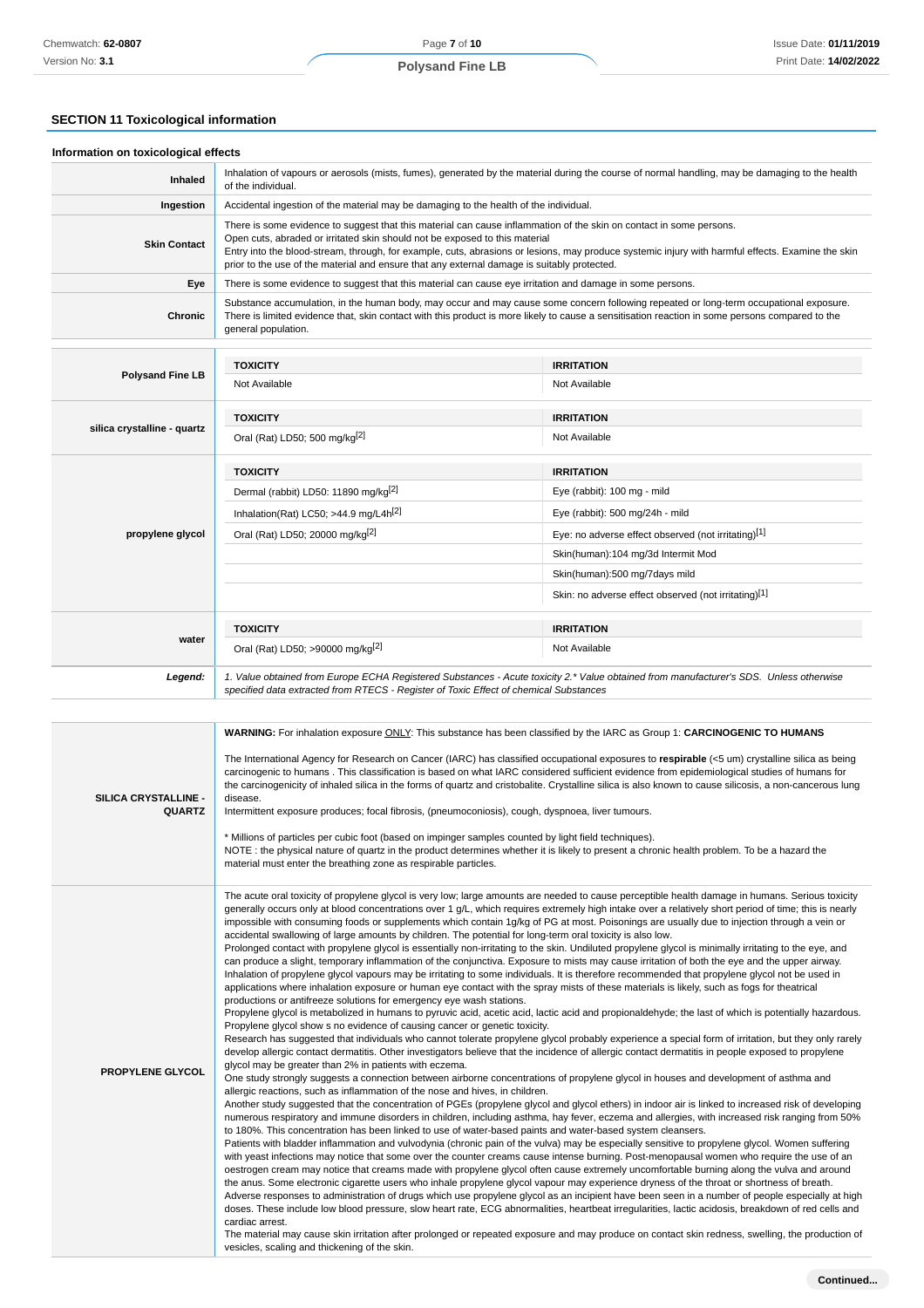**WATER** No significant acute toxicological data identified in literature search.

| <b>Acute Toxicity</b>                       | $\boldsymbol{\mathsf{x}}$ | Carcinogenicity                 | ×                                                                                                  |
|---------------------------------------------|---------------------------|---------------------------------|----------------------------------------------------------------------------------------------------|
| <b>Skin Irritation/Corrosion</b>            | $\boldsymbol{\mathsf{x}}$ | Reproductivity                  | ×                                                                                                  |
| <b>Serious Eye Damage/Irritation</b>        | ×                         | <b>STOT - Single Exposure</b>   | ×                                                                                                  |
| <b>Respiratory or Skin</b><br>sensitisation | ×                         | <b>STOT - Repeated Exposure</b> | ×                                                                                                  |
| <b>Mutagenicity</b>                         | $\boldsymbol{\mathsf{x}}$ | <b>Aspiration Hazard</b>        | ×                                                                                                  |
|                                             |                           | Legend:                         | $\blacktriangleright$ - Data either not available or does not fill the criteria for classification |

 $\blacktriangleright$  – Data available to make classification

### **SECTION 12 Ecological information**

### **Toxicity**

|                             | Endpoint                | <b>Test Duration (hr)</b>              | <b>Species</b>                                                                                                                                                                                                                                                                       | Value            | <b>Source</b>           |
|-----------------------------|-------------------------|----------------------------------------|--------------------------------------------------------------------------------------------------------------------------------------------------------------------------------------------------------------------------------------------------------------------------------------|------------------|-------------------------|
| <b>Polysand Fine LB</b>     | Not<br>Available        | Not Available                          | Not Available                                                                                                                                                                                                                                                                        | Not<br>Available | Not<br>Available        |
|                             | Endpoint                | <b>Test Duration (hr)</b>              | <b>Species</b>                                                                                                                                                                                                                                                                       | Value            | <b>Source</b>           |
| silica crystalline - quartz | <b>Not</b><br>Available | Not Available                          | Not Available                                                                                                                                                                                                                                                                        | Not<br>Available | Not<br>Available        |
|                             | Endpoint                | <b>Test Duration (hr)</b>              | <b>Species</b>                                                                                                                                                                                                                                                                       | Value            | <b>Source</b>           |
|                             | NOEC(ECx)               | 336h                                   | Algae or other aquatic plants                                                                                                                                                                                                                                                        | <5300mg/l        | 1                       |
|                             | <b>LC50</b>             | 96h                                    | Fish                                                                                                                                                                                                                                                                                 | >10000mg/l       | 2                       |
| propylene glycol            | EC50                    | 72h                                    | Algae or other aquatic plants                                                                                                                                                                                                                                                        | 19300mg/l        | 2                       |
|                             | EC50                    | 48h                                    | Crustacea                                                                                                                                                                                                                                                                            | >114.4mg/L       | 4                       |
|                             | EC50                    | 96h                                    | Algae or other aquatic plants                                                                                                                                                                                                                                                        | 19000mg/l        | $\overline{\mathbf{c}}$ |
|                             | Endpoint                | <b>Test Duration (hr)</b>              | <b>Species</b>                                                                                                                                                                                                                                                                       | Value            | Source                  |
| water                       | Not<br>Available        | Not Available                          | Not Available                                                                                                                                                                                                                                                                        | Not<br>Available | Not<br>Available        |
| Legend:                     |                         | - Bioconcentration Data 8. Vendor Data | Extracted from 1. IUCLID Toxicity Data 2. Europe ECHA Registered Substances - Ecotoxicological Information - Aquatic Toxicity 4. US EPA,<br>Ecotox database - Aquatic Toxicity Data 5. ECETOC Aquatic Hazard Assessment Data 6. NITE (Japan) - Bioconcentration Data 7. METI (Japan) |                  |                         |

### **DO NOT** discharge into sewer or waterways.

### **Persistence and degradability**

| Ingredient       | Persistence: Water/Soil | Persistence: Air |
|------------------|-------------------------|------------------|
| propylene glycol | LOW                     | LOW              |
| water            | LOW<br>____             | LOW              |
|                  |                         |                  |

### **Bioaccumulative potential**

| Ingredient       | <b>Bioaccumulation</b>                                                    |
|------------------|---------------------------------------------------------------------------|
| propylene glycol | $'$ (BCF = $\overline{ }$<br>$\bigcap M$<br>the control of the control of |
|                  |                                                                           |

# **Mobility in soil**

| Ingredient       | <b>Mobility</b>                               |
|------------------|-----------------------------------------------|
| nropylene alvcol | HIGH<br>$'$ (KOC)<br>$\overline{\phantom{0}}$ |

### **SECTION 13 Disposal considerations**

| Waste treatment methods      |                                                                                                                                                                                                                                                                                                                                                                                                                                                                                                                                                                                                                                                                                                                                                                                                                                                                                                                                                                                                                                                                                                                              |
|------------------------------|------------------------------------------------------------------------------------------------------------------------------------------------------------------------------------------------------------------------------------------------------------------------------------------------------------------------------------------------------------------------------------------------------------------------------------------------------------------------------------------------------------------------------------------------------------------------------------------------------------------------------------------------------------------------------------------------------------------------------------------------------------------------------------------------------------------------------------------------------------------------------------------------------------------------------------------------------------------------------------------------------------------------------------------------------------------------------------------------------------------------------|
| Product / Packaging disposal | Legislation addressing waste disposal requirements may differ by country, state and/ or territory. Each user must refer to laws operating in their<br>area. In some areas, certain wastes must be tracked.<br>A Hierarchy of Controls seems to be common - the user should investigate:<br>▶ Reduction<br>Reuse<br>▶ Recycling<br>▶ Disposal (if all else fails)<br>This material may be recycled if unused, or if it has not been contaminated so as to make it unsuitable for its intended use. If it has been<br>contaminated, it may be possible to reclaim the product by filtration, distillation or some other means. Shelf life considerations should also be<br>applied in making decisions of this type. Note that properties of a material may change in use, and recycling or reuse may not always be<br>appropriate.<br><b>DO NOT</b> allow wash water from cleaning or process equipment to enter drains.<br>It may be necessary to collect all wash water for treatment before disposal.<br>In all cases disposal to sewer may be subject to local laws and regulations and these should be considered first. |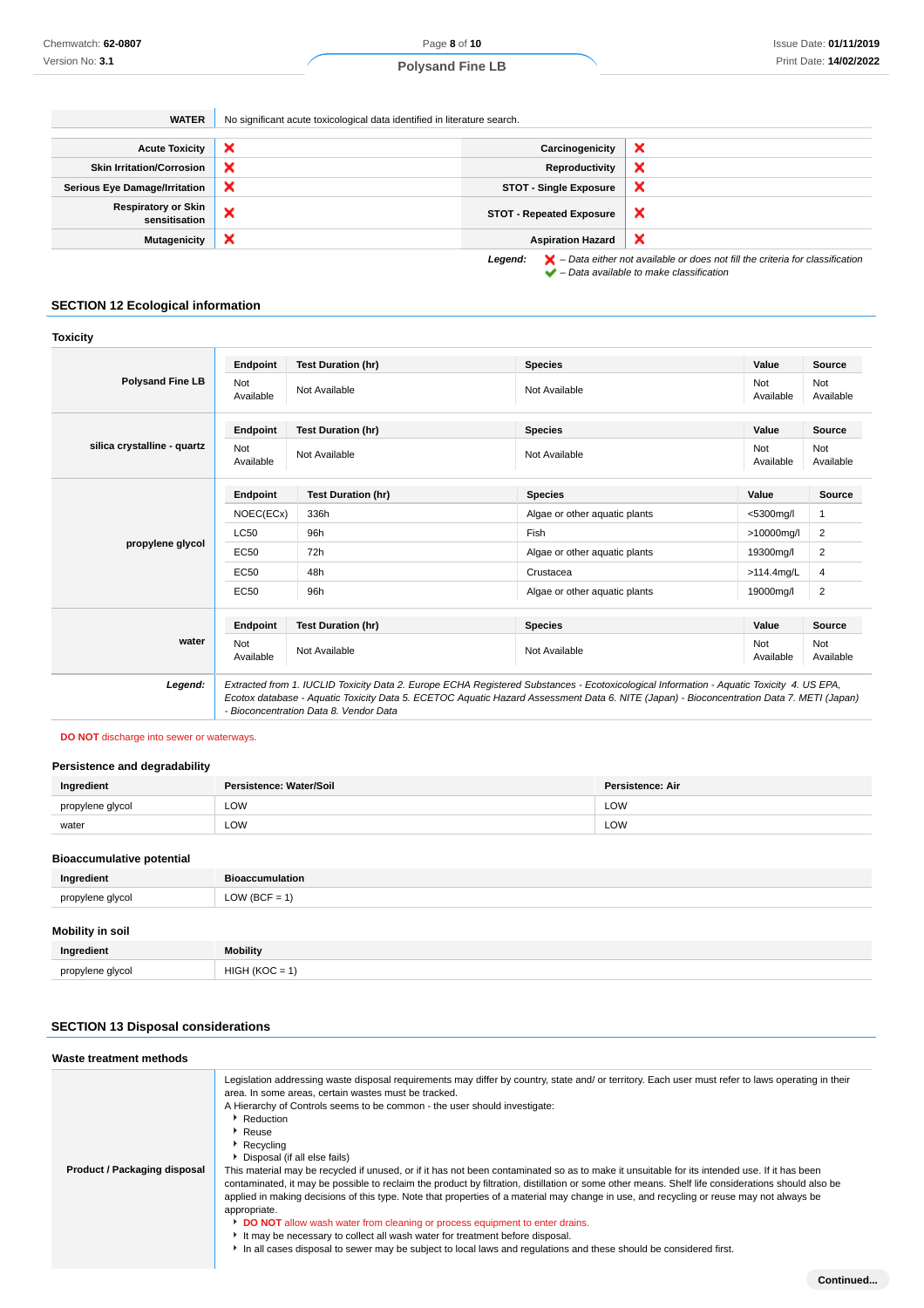| Where in doubt contact the responsible authority.                                                                                             |
|-----------------------------------------------------------------------------------------------------------------------------------------------|
| Recycle wherever possible.                                                                                                                    |
| ▶ Consult manufacturer for recycling options or consult local or regional waste management authority for disposal if no suitable treatment or |
| disposal facility can be identified.                                                                                                          |
| Dispose of by: burial in a land-fill specifically licensed to accept chemical and / or pharmaceutical wastes or incineration in a licensed    |
| apparatus (after admixture with suitable combustible material).                                                                               |
| Decontaminate empty containers. Observe all label safequards until containers are cleaned and destroyed.                                      |

### **SECTION 14 Transport information**

| <b>Labels Required</b>  |                |  |
|-------------------------|----------------|--|
| <b>Marine Pollutant</b> | <b>NO</b>      |  |
| <b>HAZCHEM</b>          | Not Applicable |  |

### **Land transport (ADG): NOT REGULATED FOR TRANSPORT OF DANGEROUS GOODS**

**Air transport (ICAO-IATA / DGR): NOT REGULATED FOR TRANSPORT OF DANGEROUS GOODS**

### **Sea transport (IMDG-Code / GGVSee): NOT REGULATED FOR TRANSPORT OF DANGEROUS GOODS**

### **Transport in bulk according to Annex II of MARPOL and the IBC code**

Not Applicable

#### **Transport in bulk in accordance with MARPOL Annex V and the IMSBC Code**

| <b>Product name</b>         | Group         |
|-----------------------------|---------------|
| silica crystalline - quartz | Not Available |
| propylene glycol            | Not Available |
| water                       | Not Available |

### **Transport in bulk in accordance with the ICG Code**

| <b>Product name</b>         | <b>Ship Type</b> |
|-----------------------------|------------------|
| silica crystalline - quartz | Not Available    |
| propylene glycol            | Not Available    |
| water                       | Not Available    |

### **SECTION 15 Regulatory information**

#### **Safety, health and environmental regulations / legislation specific for the substance or mixture**

#### I **silica crystalline - quartz is found on the following regulatory lists**

| Australia Hazardous Chemical Information System (HCIS) - Hazardous Chemicals    |
|---------------------------------------------------------------------------------|
| Australia Model Work Health and Safety Regulations - Hazardous chemicals (other |
| than lead) requiring health monitoring                                          |
| Australian Inventory of Industrial Chemicals (AIIC)                             |

Chemical Footprint Project - Chemicals of High Concern List

International Agency for Research on Cancer (IARC) - Agents Classified by the IARC Monographs

International Agency for Research on Cancer (IARC) - Agents Classified by the IARC Monographs - Group 1: Carcinogenic to humans

### **propylene glycol is found on the following regulatory lists**

Australian Inventory of Industrial Chemicals (AIIC)

#### I **water is found on the following regulatory lists**

Australian Inventory of Industrial Chemicals (AIIC)

#### **National Inventory Status**

| <b>National Inventory</b>                          | <b>Status</b>                                                                                                                                                                                     |
|----------------------------------------------------|---------------------------------------------------------------------------------------------------------------------------------------------------------------------------------------------------|
| Australia - AIIC / Australia<br>Non-Industrial Use | Yes                                                                                                                                                                                               |
| Canada - DSL                                       | Yes                                                                                                                                                                                               |
| Canada - NDSL                                      | No (silica crystalline - quartz; propylene glycol; water)                                                                                                                                         |
| China - IECSC                                      | Yes                                                                                                                                                                                               |
| Europe - EINEC / ELINCS / NLP                      | Yes                                                                                                                                                                                               |
| Japan - ENCS                                       | Yes                                                                                                                                                                                               |
| Korea - KECI                                       | Yes                                                                                                                                                                                               |
| New Zealand - NZIoC                                | Yes                                                                                                                                                                                               |
| Philippines - PICCS                                | Yes                                                                                                                                                                                               |
| USA - TSCA                                         | Yes                                                                                                                                                                                               |
| Taiwan - TCSI                                      | Yes                                                                                                                                                                                               |
| Mexico - INSQ                                      | Yes                                                                                                                                                                                               |
| Vietnam - NCI                                      | Yes                                                                                                                                                                                               |
| Russia - FBEPH                                     | Yes                                                                                                                                                                                               |
| Legend:                                            | Yes = All CAS declared ingredients are on the inventory<br>No = One or more of the CAS listed ingredients are not on the inventory. These ingredients may be exempt or will require registration. |